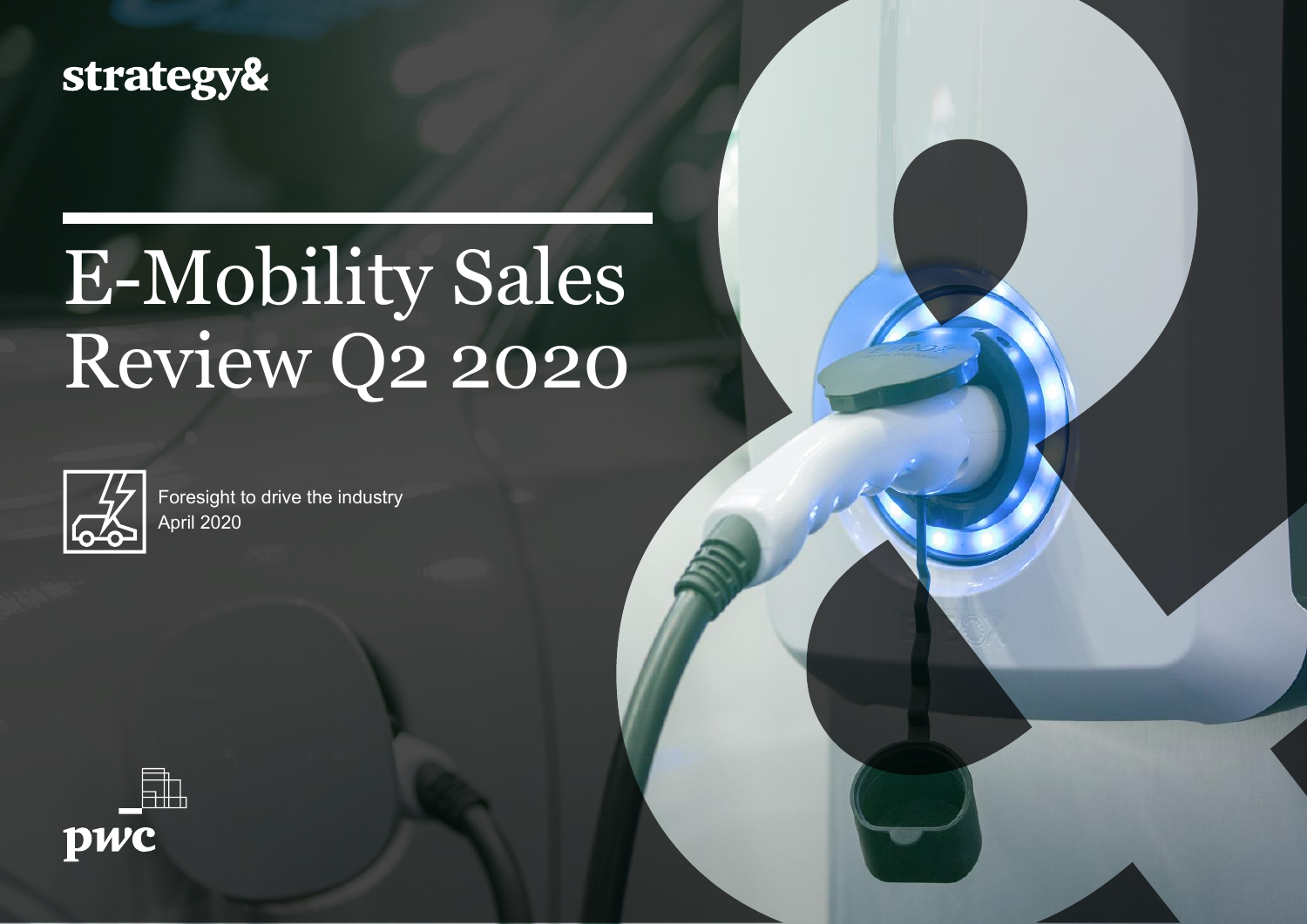**0. Executive summary and outlook**

## Electrification highlighted

Just as global manufacturers are starting to roll out their first generation of dedicated electric vehicle platforms and plug-in hybrid powertrains, the regions of the world have been feeling the effects of COVID-19 one after the other. After a complete shutdown in demand and production in China in February 2020, Europe followed suit in March, while North America faced a similar situation by April.

Based on full-year total market declines estimated between 10 and 40%, electrified vehicles are expected to secure growing market shares due to dedicated customer demand and an expanded product offering. Targeted subsidies and sales support have proven highly effective in overcoming buyer objections and are expected to play a major role in post-crisis recovery programs, supporting economic, regulatory and environmental targets.

?<br>⊗\_\_

**Electric drivetrain technologies represent the main thrust of automotive product innovation, as markets are impacted by COVID-19.**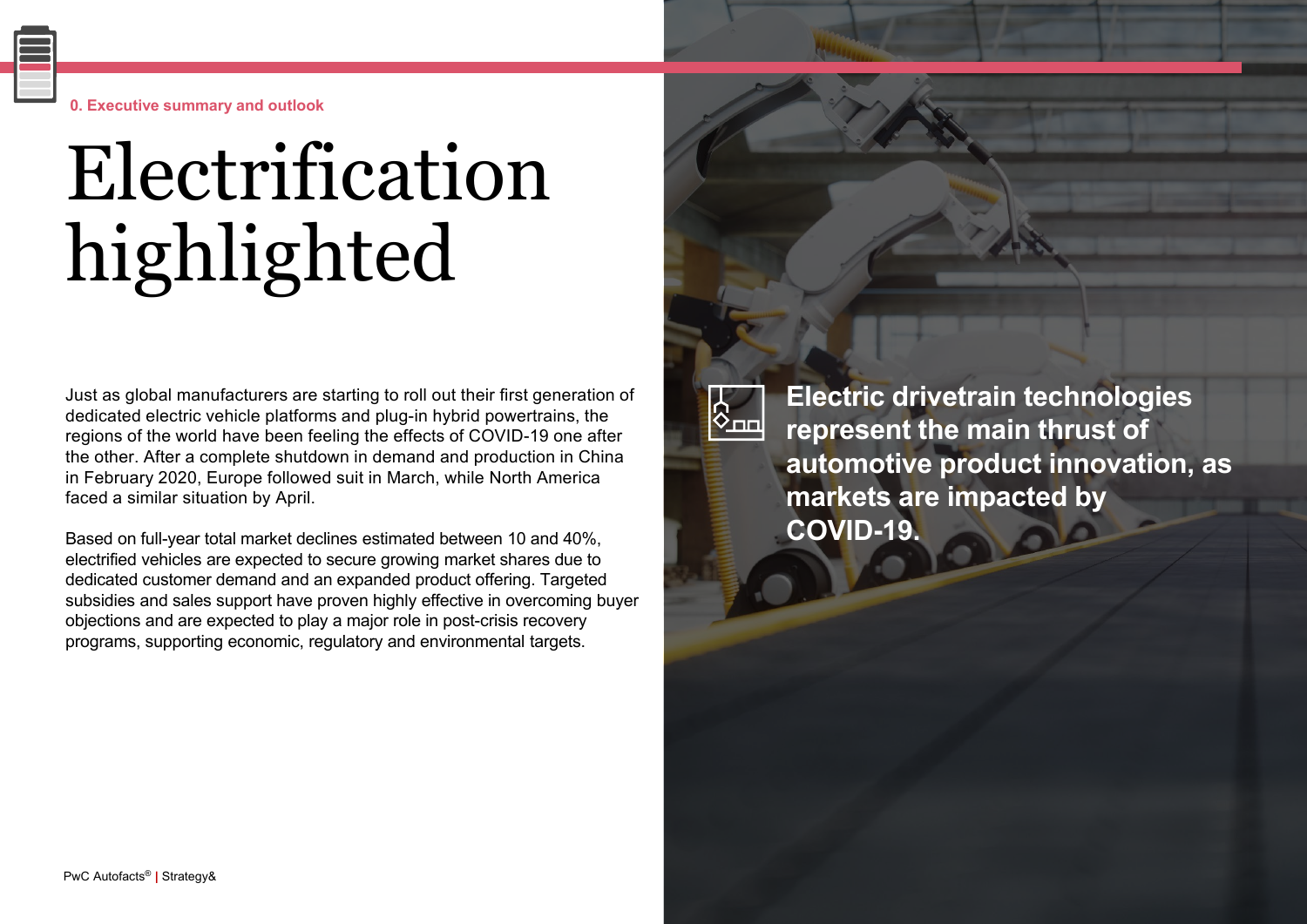**first quarter of 2019.**

The overall decline was principally caused by the locked-up Chinese market due to COVID-19, whereas European markets mostly enjoyed ongoing growth. In terms of total market shares, battery electric vehicles (BEVs) have the highest share in the European Top 5 countries at 3.7% (China: 2.3%; US: 1.3%). Europe also has the highest alternative powertrain share of 14.8% (China: 4%; US: 3.7%) which is mainly due to the growing numbers of plug-in hybrids in European markets fostered mostly by local OEMs.

## Global EV sales stalled in Q1



**In the first quarter of 2020, sales of fully electric and** 

**1. Introduction**

**electrified vehicles (xEVs) – mild, full and plug-in hybrid as well as battery electric vehicles – registered a decline of** 

**7% in key markets compared to the** 

This decrease was mainly caused by lower sales of battery electric vehicles (-23%, to 202,900 units in the EU Top 5, China and the US) compared to the first quarter of 2019. The numbers of newly registered plug-in hybrids on the other hand grew overall by 4% (102,400 units).

Increase in PHEV sales in Germany: Q1 2020 vs. Q1 2019

0

**266.8%**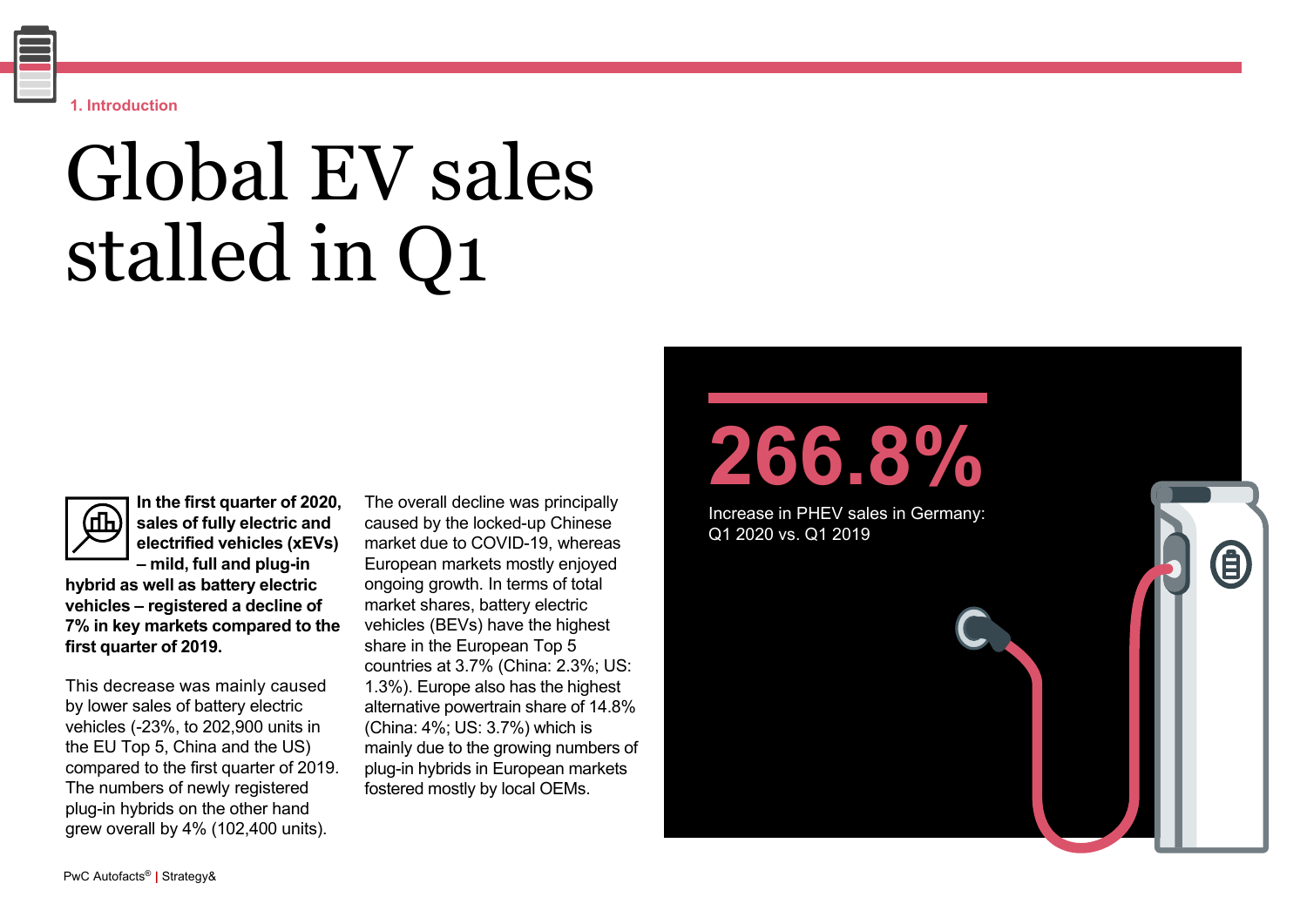**2. News and highlights I**

# Technology advances rapidly

#### **Concerns about raw materials and environmental issues promote battery research**

Ongoing discussions about the limited cobalt deposits worldwide and their often precarious mining have fueled the initiatives of numerous OEMs and suppliers to develop alternative battery designs. Companies such as Tesla are entering into strategic partnerships with battery manufacturers to improve the qualitative properties of lithium iron phosphate batteries as

an alternative to the common NMC chemistry. The reduced dependence on cobalt availability could provide OEMs with double-digit savings in raw material costs.

Meanwhile, European OEMs are striving to increase their own research and production capacities to reduce their dependence on Chinese battery manufacturing and to address regional needs.

While China is primarily pushing ahead with work on lithium-ion cells for small vehicles in urban areas, European OEMs must also think about other vehicle categories and routes. To reduce net lifecycle emissions, VW as well as other OEMs are intensifying their research on second-life concepts for batteries.

### **Emission targets will exacerbate battery shortages**

As OEMs begin to leverage EVs as the primary option to meet regional emission regulations as well as global customer demand, battery supply will be under tight conditions from 2022 onwards as new e-models are launched. Capacity expansions in the battery value chain will attract significant global investment.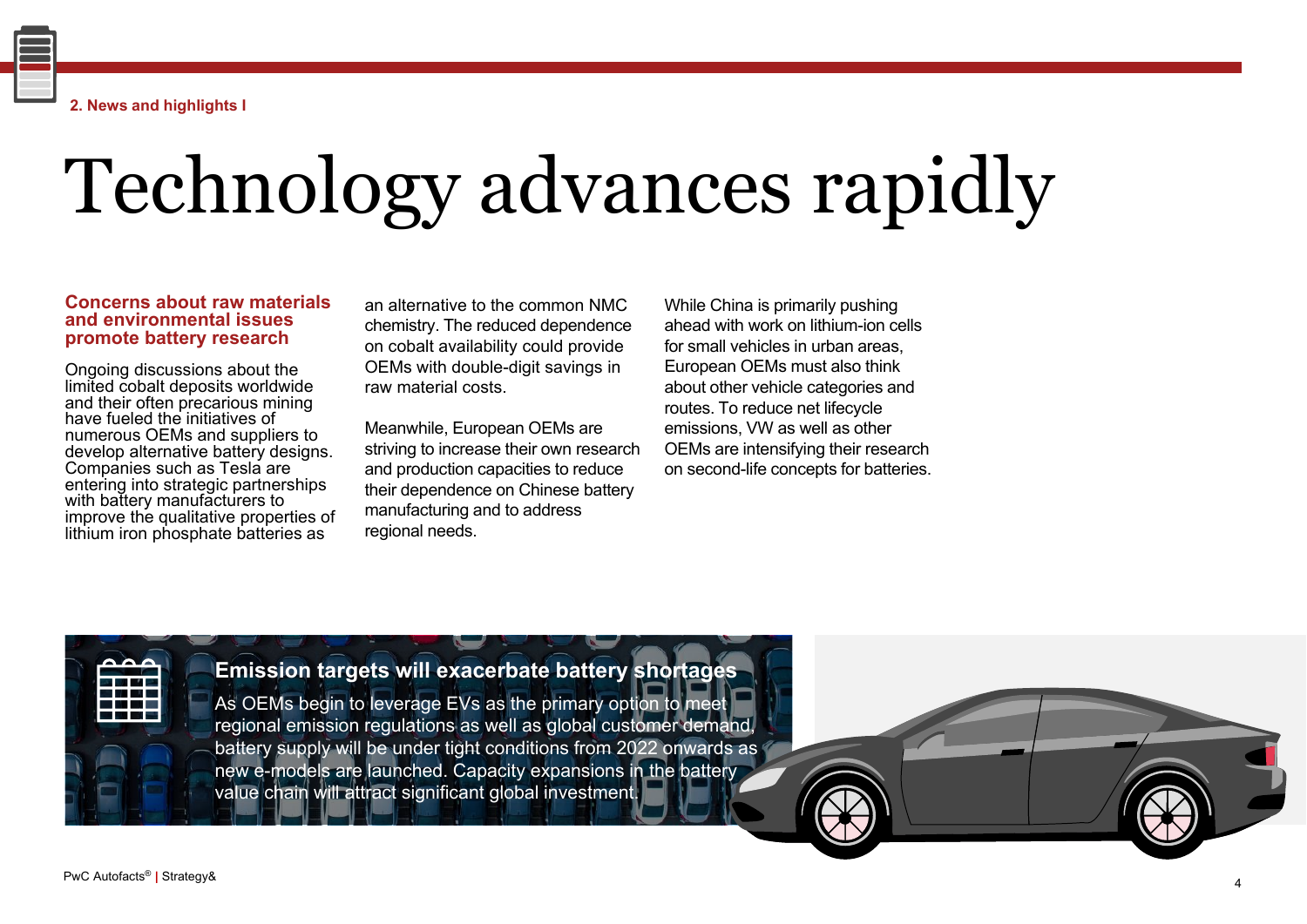PwC Autofacts® **|** Strategy&

Sources: 1: PwC Autofacts (2020)

2: ICCT "Analyzing Policies to Grow the Electric Vehicle Market in European Cities" (2020)

3: dena "Privates Ladestrukturpotenzial in Deutschand" (2020)

4. New Motion "EV Driver Survey" (2020)

# Latent demand unlocked

#### **Reducing disincentives is the most effective support for electric vehicles**

The share of electric vehicle sales varies greatly between European countries. While already more than 80% of newly registered vehicles in Norway are electrified, their share in the EU Top 5 markets is still just under  $15\%$ <sup>1</sup>. An analysis<sup>2</sup> comparing different national policies to foster electric mobility concluded that reducing disincentives such as consumer barriers in affordability, convenience and availability achieved the best results, as cities like London, Oslo and Stockholm have shown. The most important factors proved to be programs to develop the local charging infrastructure, financial incentives to bridge the cost gap between ecars and combustion-powered vehicles as well as test campaigns to create the necessary awareness for the availability of EVs and their properties.

**In 2030, Germany will have a shortage of between 0.6 and 1.1 million parking spaces with private charging infrastructure.3**

**As Norway provides a tax break of 25% on EVs, 80% of newly registered cars** 

**are electric.1**

#### **Focus on domestic and workplace charging initiatives**

Apart from public charging networks countries need to focus on the financial as well as regulatory support of private charging stations at home as well as at workplaces. According to research results, German buildings with one or two apartments alone have the potential for up to 12,000 charging stations.3

**Charging convenience problem: currently, German electric drivers carry an charging cards.4**

**average of 3.4 operator-specific** 



 $\frac{1}{2}$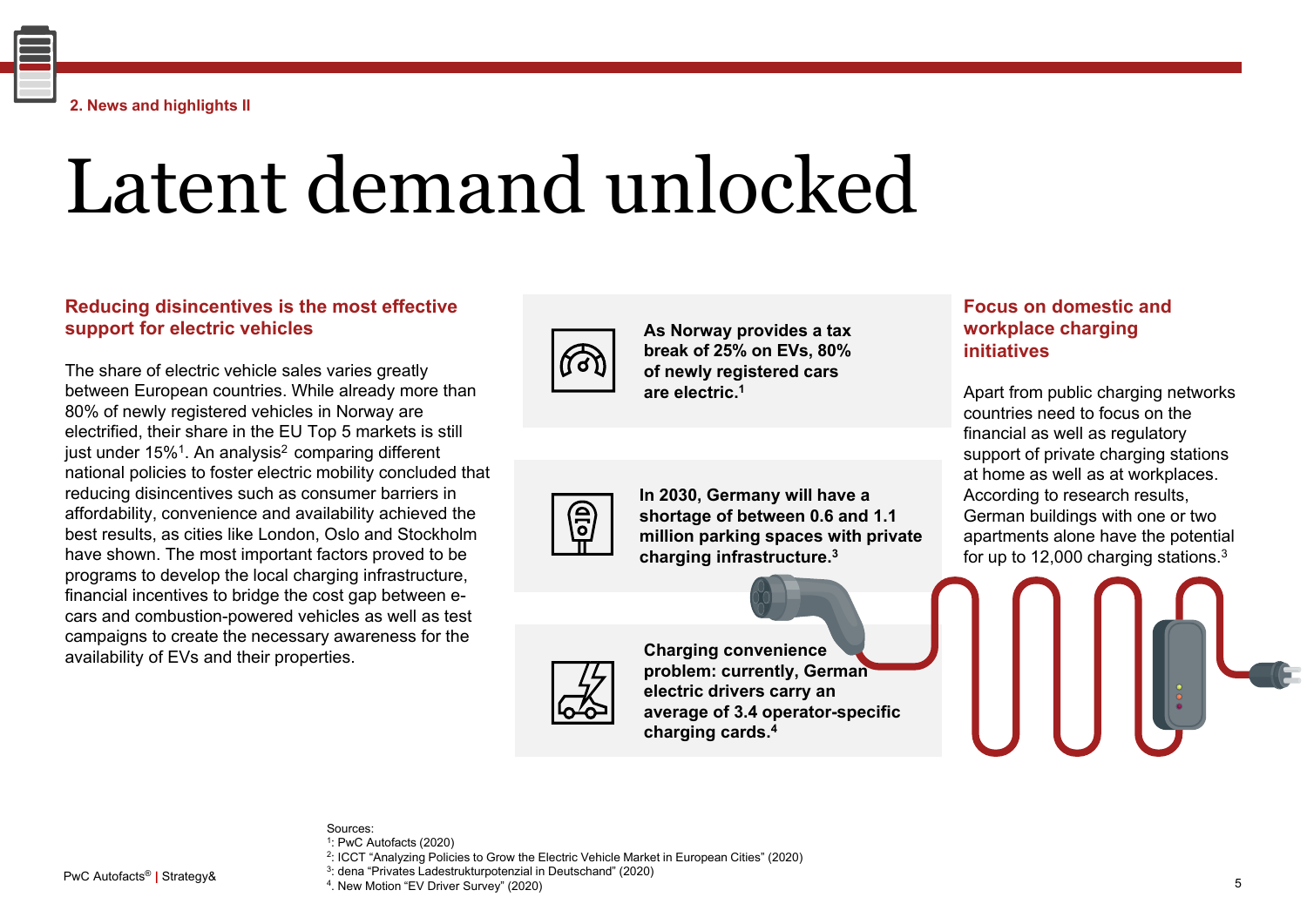**3. E-mobility sales data**

### China impacts global sales **Key Markets**



**Electric Vehicles (EVs\*)** 

**Mar' 19 vs. Mar' 20 (in '000 units)**



**YTD Mar' 19 vs. YTD Mar' 20 (in '000 units)**



6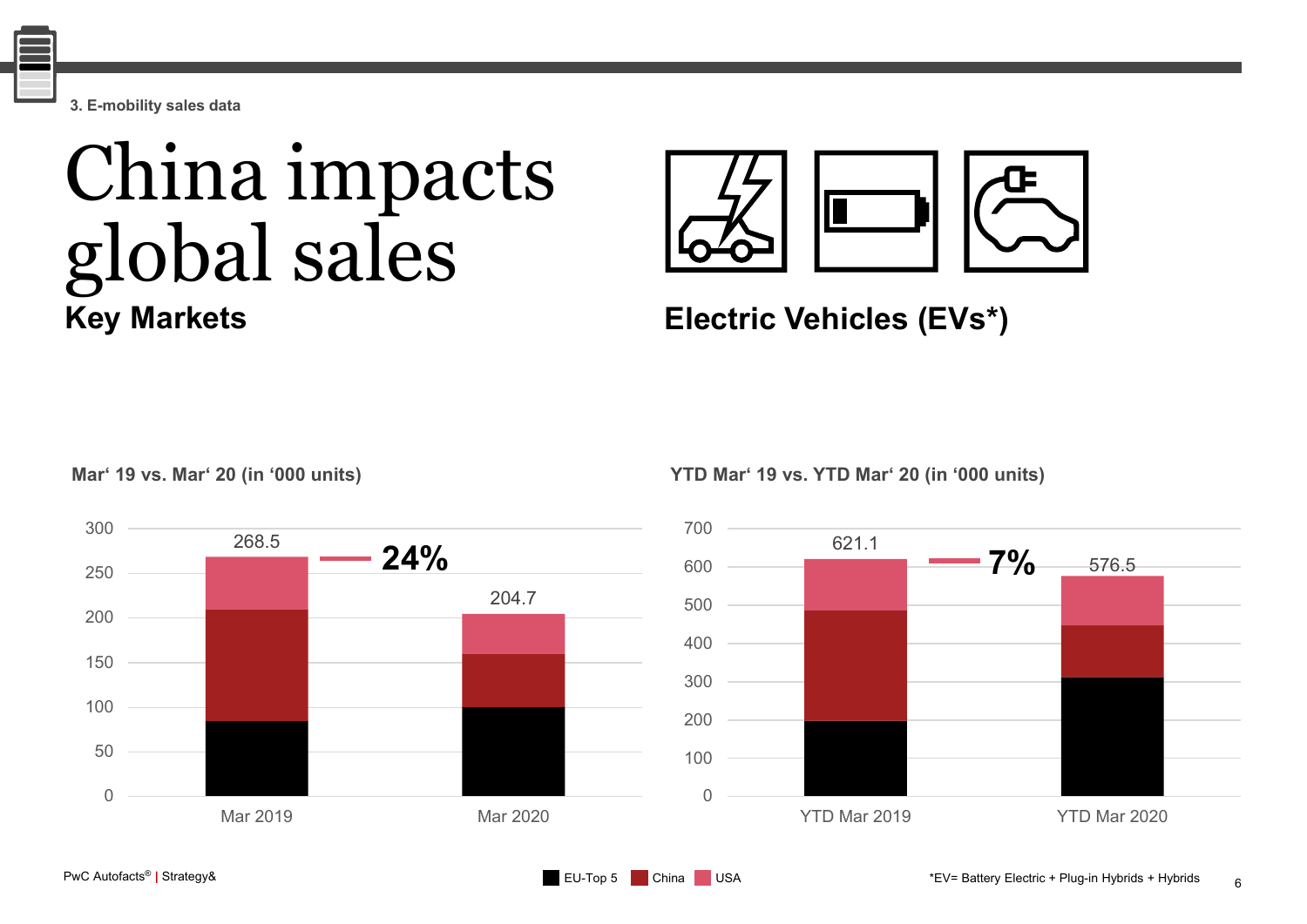**3. E-mobility sales data**

### BEVs lose steam as China stalls **Key Markets**



**Battery Electric Vehicles**

**Mar' 19 vs. Mar' 20 (in '000 units)**



**YTD Mar' 19 vs. YTD Mar' 20 (in '000 units)**

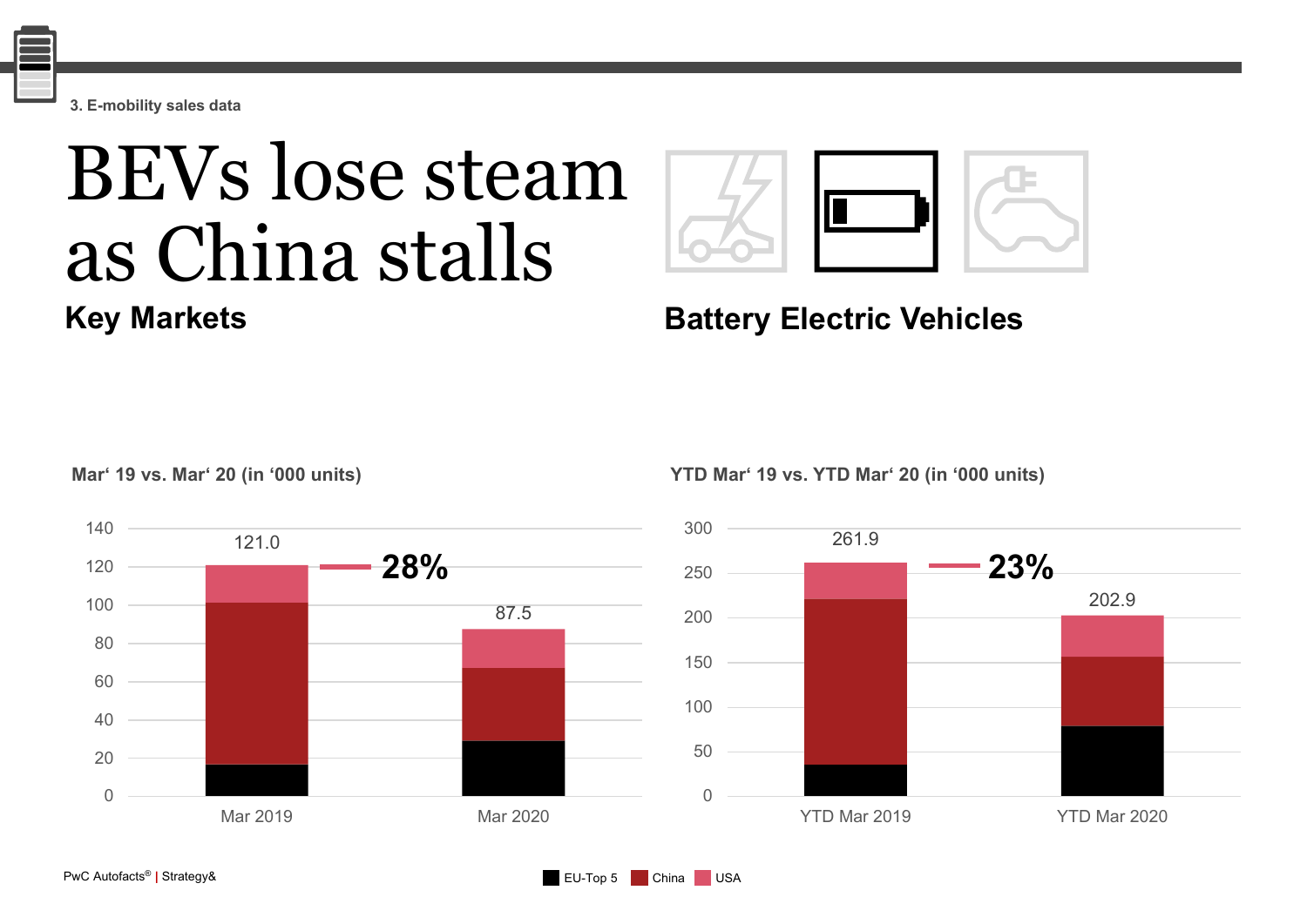**3. E-mobility sales data**

### Plug-ins start their catch-up **Key Markets**



### **Plug-in Hybrids**

EU-Top 5 China USA

**Mar' 19 vs. Mar' 20 (in '000 units)**



**YTD Mar' 19 vs. YTD Mar' 20 (in '000 units)**

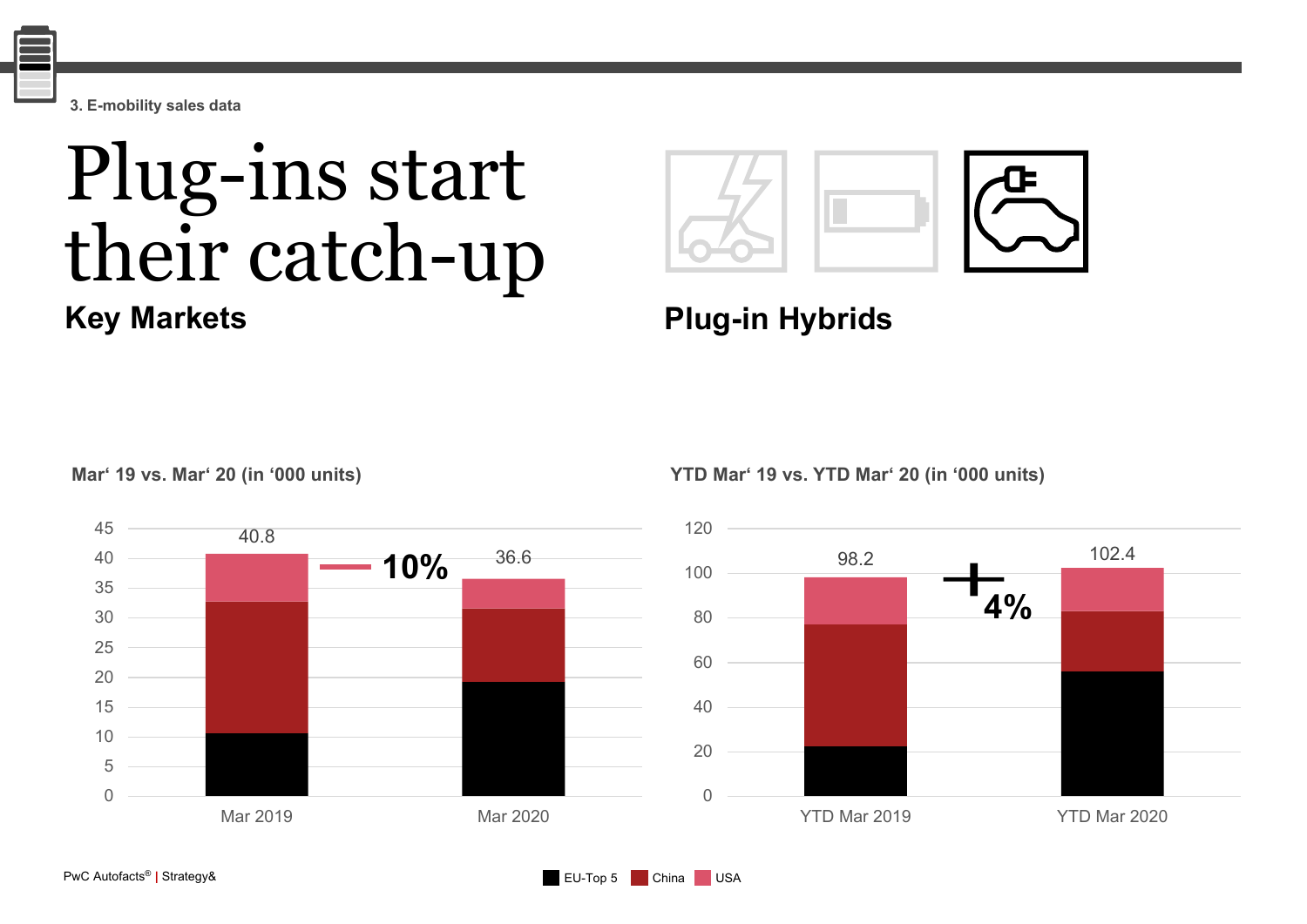EU Top 5

**4. EU Top 5**

#### **France, Germany, Italy, Spain, and the UK**

Although the European automotive industry was hit by the effects of COVID -19 from mid -March, registrations of electrified cars continued to grow strongly in the first quarter of 2020 compared to the equivalent quarter of last year. Within the first three months of this year, 313,000 new electrified vehicles were registered in the EU Top 5 markets, marking a total increase of 58%. The reason for this growth is to be found in both a pull factor of customers who are interested in e -mobility and a push factor of OEMs seeking to place electric vehicles in the market in order to meet CO2 fleet emission targets.

Taking a closer look at the growth rates, the figures show that this boom was mainly driven by PHEVs as the strongest -growing segment (+149%) due to increasing product availability followed by BEVs with a growth rate of 120%. Registrations of hybrid cars continued to climb with a rise of 27% compared to the first quarter of 2019.

These developments were fostered by stand -out markets like Germany where overall registrations went up by 81.3% with a remarkable boom in PHEVs (+266.8%; 26,407 units). European EV leaders such as the Netherlands show exponential growth rates (+40.7% regarding EV registrations), while Norway reached a market share of 80.2%.

|                |               | 2020 Q1 | <b>Comparison to 2019 Q1</b> |
|----------------|---------------|---------|------------------------------|
| П              | <b>BEV</b>    | 79,000  | $+120%$                      |
| $\overline{G}$ | <b>PHEV</b>   | 56,000  | $+149%$                      |
|                | <b>Hybrid</b> | 177,000 | $+27%$                       |
|                | <b>Total</b>  | 313,000 | +58%                         |

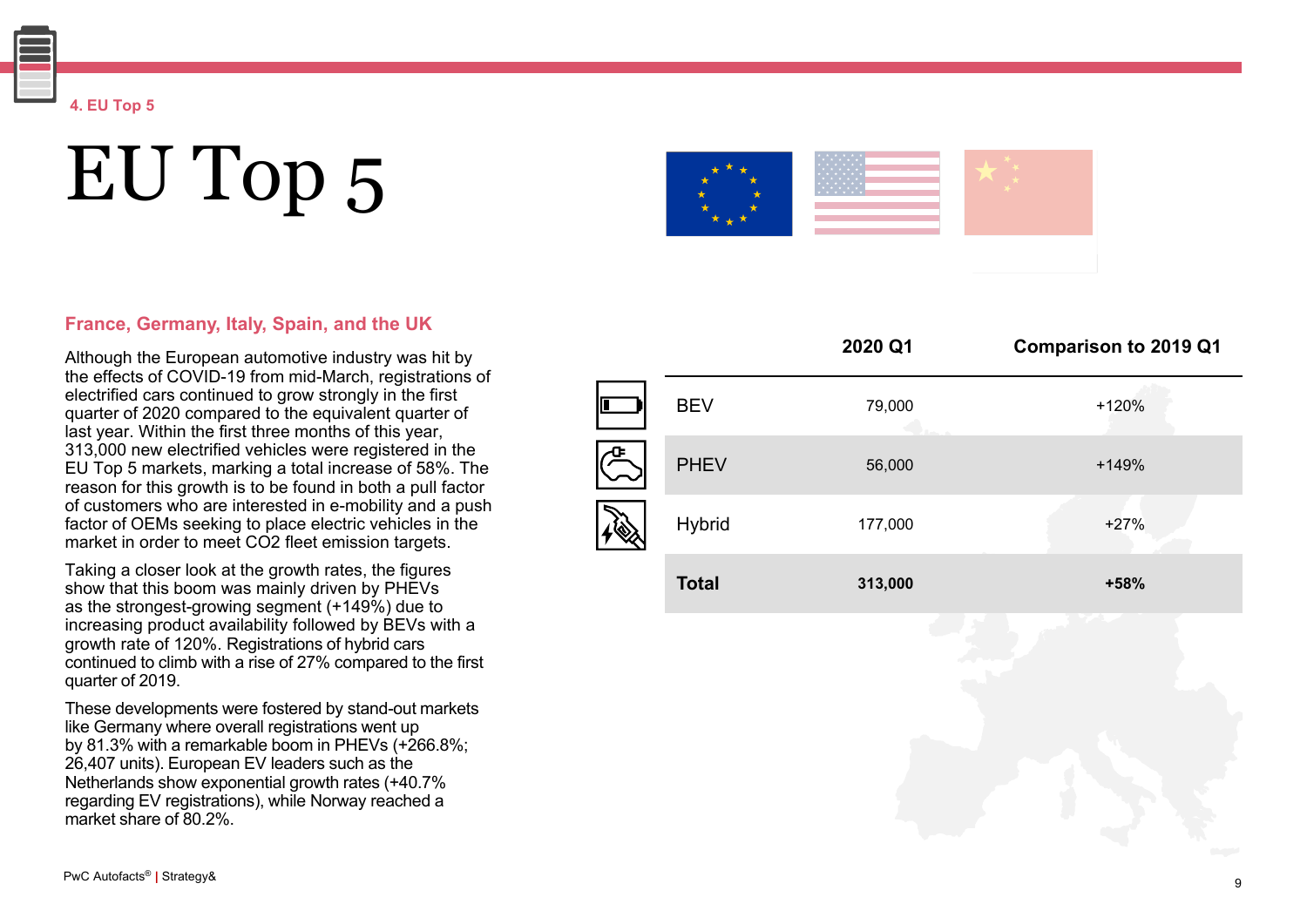### United States

### **USA**

Registrations of PHEVs and hybrids declined by 8% and 13% respectively. However, BEV sales increased by 15% to 46,000 units compared to the first quarter of last year. This was again mainly due to bestselling vehicles like the Tesla Model 3.

The impact of COVID-19 measures on sales is expected to be severe in April 2020, as well as in the months ahead. Due to the further relaxation of federal fuel efficiency standards, automakers offer EV products for strategic and product-feature reasons rather than compliance. Given the participation of established brands as well as well-funded startups, the segment holds out the promise of intriguing new entries and significant growth prospects.

|              | 2020 Q1 | <b>Comparison to 2019 Q1</b> |
|--------------|---------|------------------------------|
| <b>BEV</b>   | 46,000  | $+15%$                       |
| <b>PHEV</b>  | 19,000  | $-8%$                        |
| Hybrid       | 63,000  | $-13%$                       |
| <b>Total</b> | 129,000 | $-4%$                        |
|              |         |                              |
|              |         |                              |

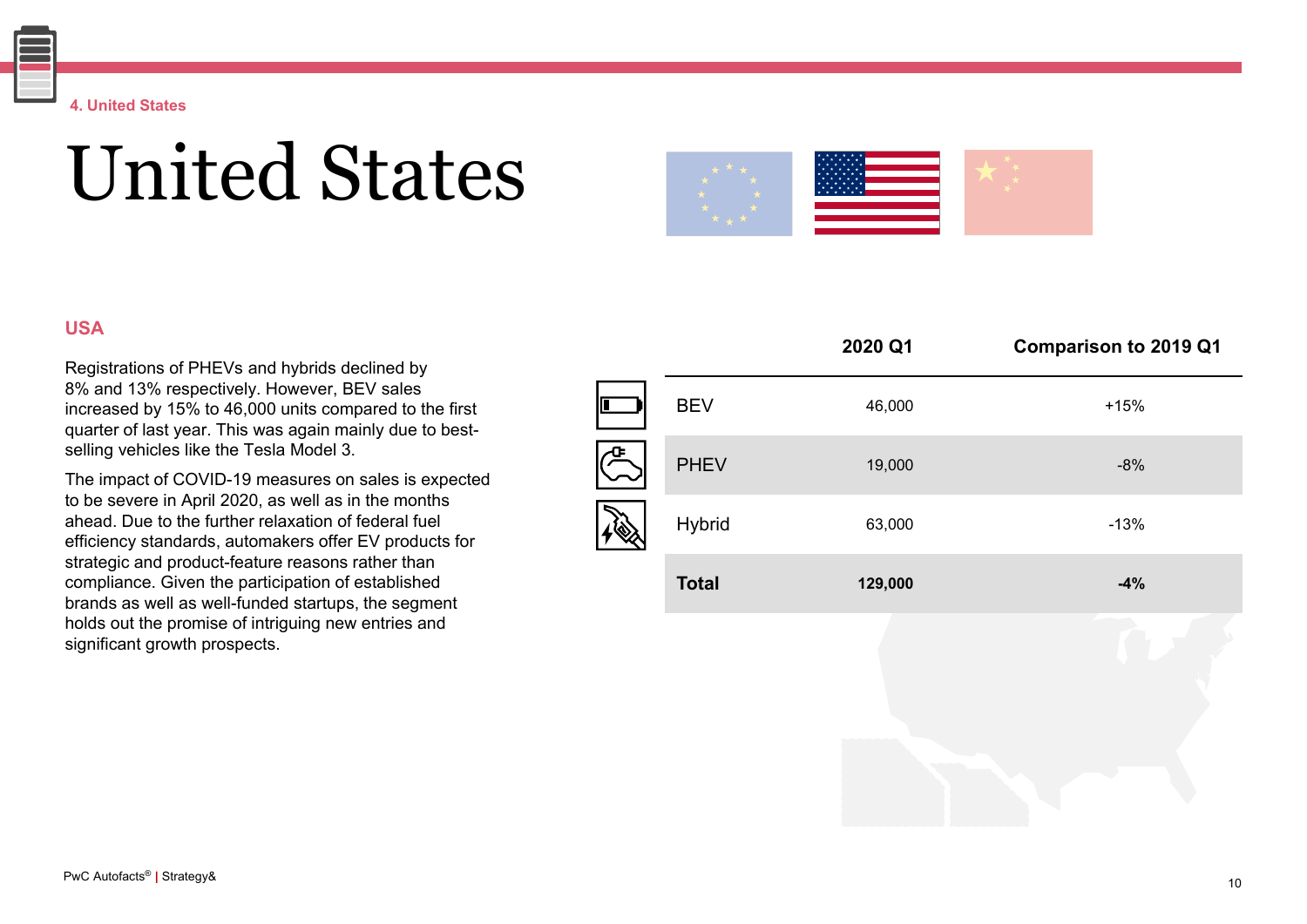#### **4. China and Rest of Asia**

### China and Rest of Asia

#### **China**

The Chinese market for electric vehicles continues to shrink due to subsidy cuts as well as the effects of COVID -19 in the first quarter of 2020. Total EV registration numbers plummeted by 53%, with comparable declines across all categories. BEV registrations declined by 58%, PHEVs by 51% and hybrids by 37%, resulting in 135,000 new units within Q1. This massive drop is also the main reason for the shrinking global market growth of EVs.

In order to support the post -crisis market recovery, China has decided to extend sales subsidies for NEV (BEV and PHEV) and tax breaks for two years. These measures are forecast to reinstate China as the largest EV sales market within the year 2020 and further extend its total market share.

#### **Rest of Asia**

Electric vehicles sales data for South Korea confirm the region's downward trend in the first quarter, although it is less pronounced than in China. South Korea's overall EV registrations went down by 14.2% compared with the average for last year.

|                |              | 2020 Q1 | <b>Comparison to 2019 Q1</b> |
|----------------|--------------|---------|------------------------------|
| $\blacksquare$ | <b>BEV</b>   | 77,000  | $-58%$                       |
| $\sqrt{F}$     | <b>PHEV</b>  | 27,000  | $-51%$                       |
|                | Hybrid       | 31,000  | $-37%$                       |
|                | <b>Total</b> | 135,000 | $-53%$                       |
|                |              |         |                              |
|                |              |         |                              |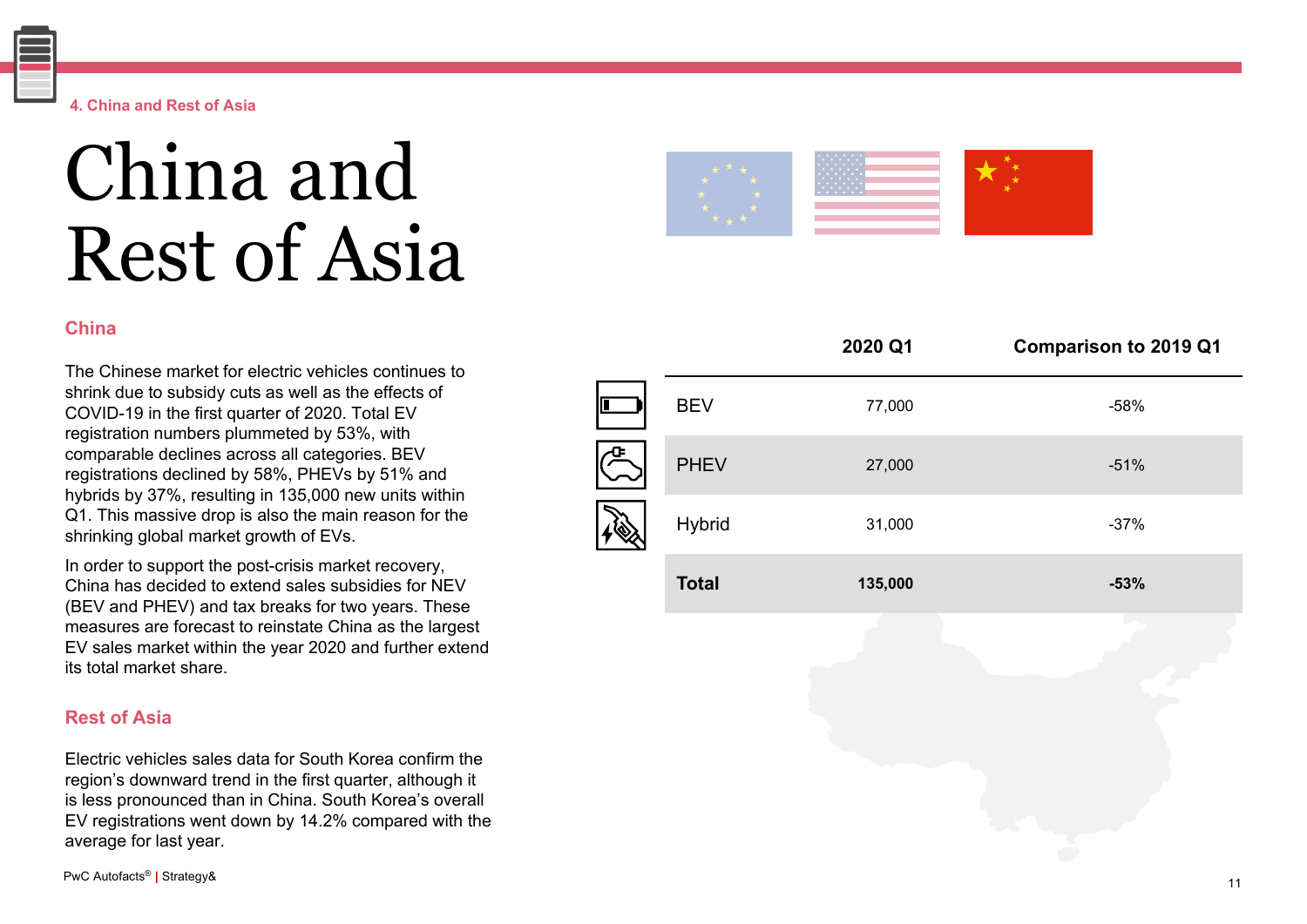

# Rankings for EV registrations

#### **EV registrations YTD 'Mar 2020**

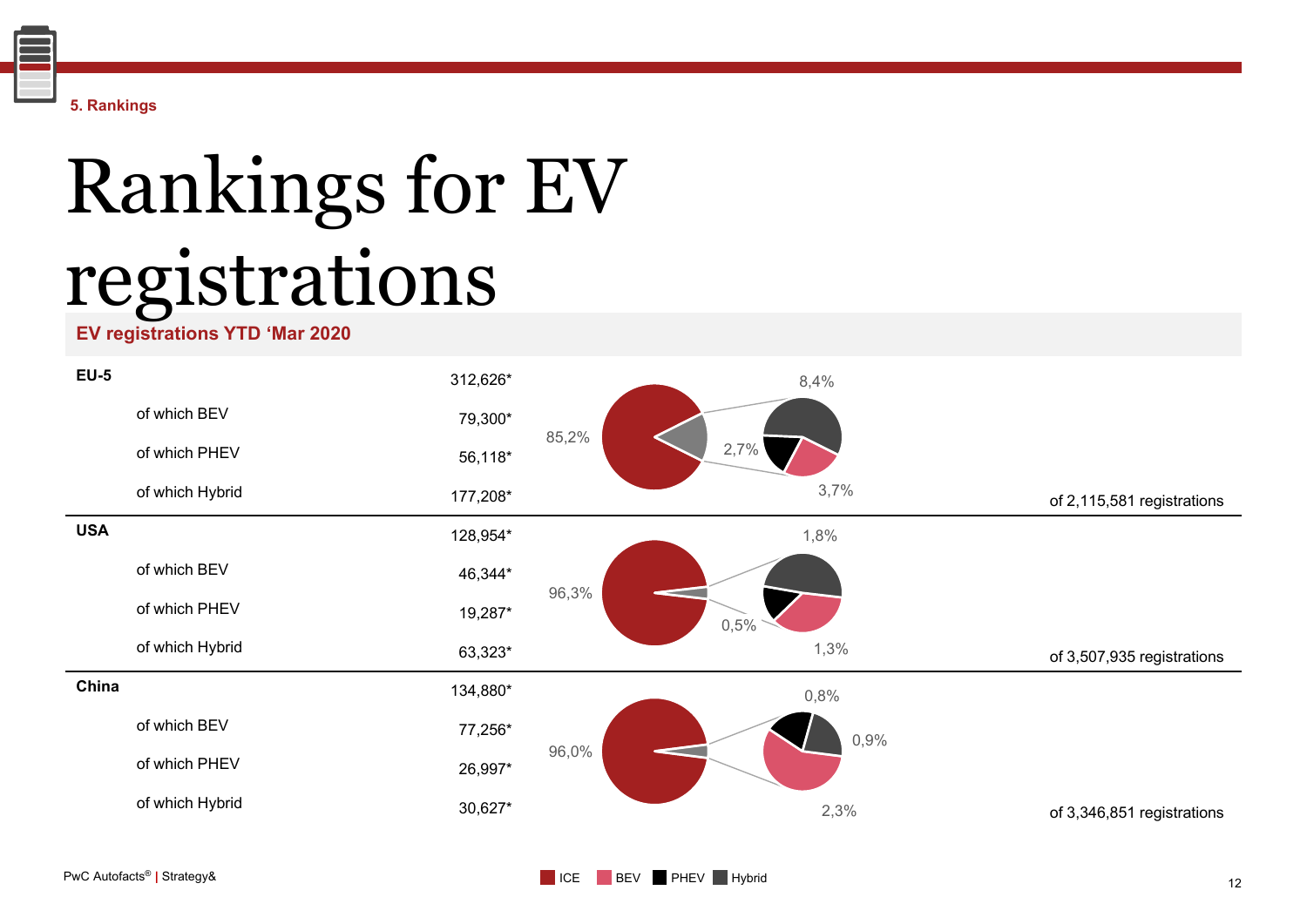**6. Electrified vehicle assembly forecast**

## Electrified vehicle assembly forecast by region

**1 2 EV Assembly by Region** 2020F vs. 2027F (in million units)



**3 4 BEV Vehicle Assembly**

2020F vs. 2027F (in million units)



**Plug-in Hybrid Vehicle Assembly** 2020F vs. 2027F (in million units)



**Full and Mild Hybrid Vehicle Assembly** 2020F vs. 2027F (in million units)

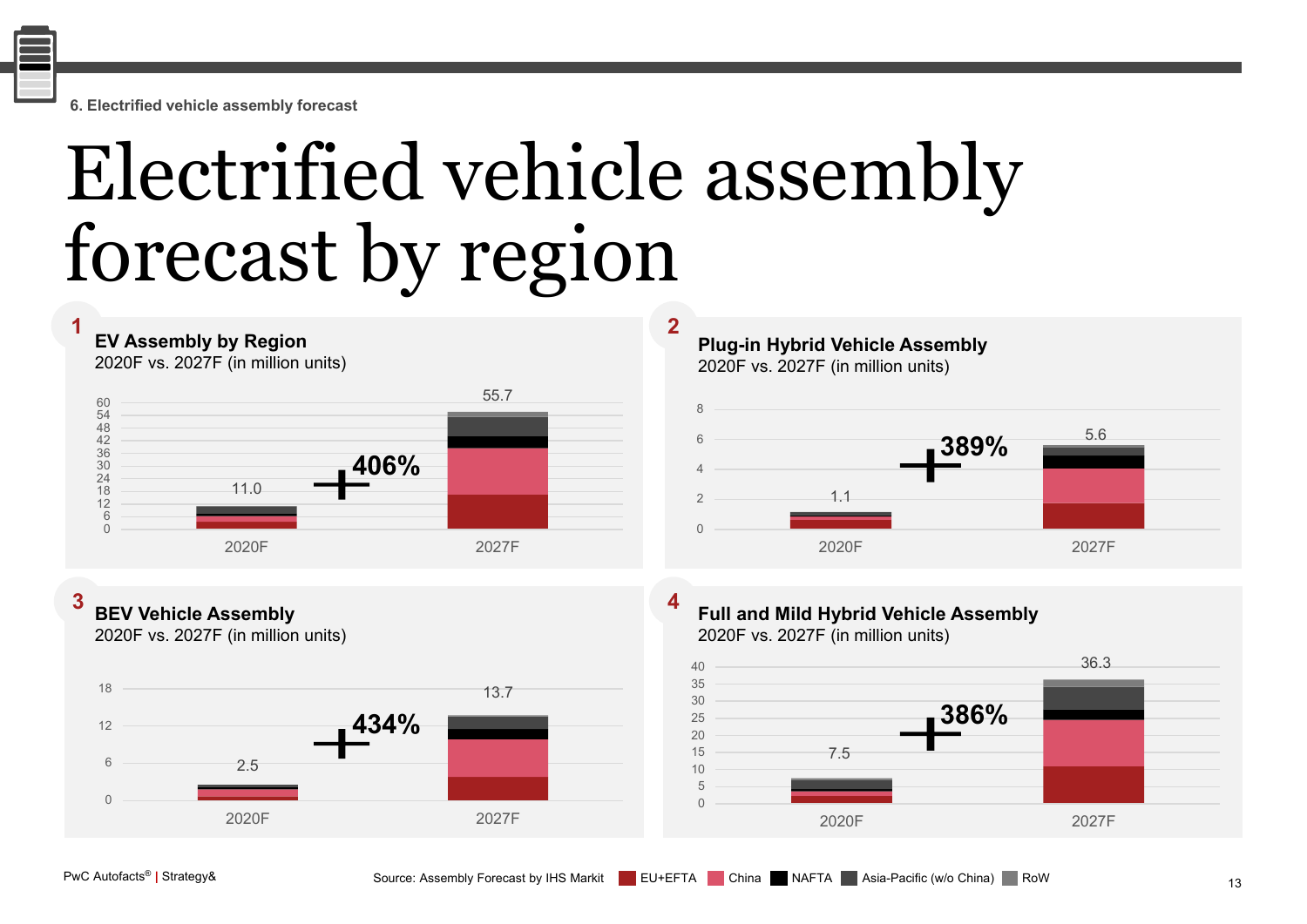**6. Electrified vehicle assembly forecast**

## Electrified vehicle assembly forecast

**5**

**EV assembly by powertrain type**

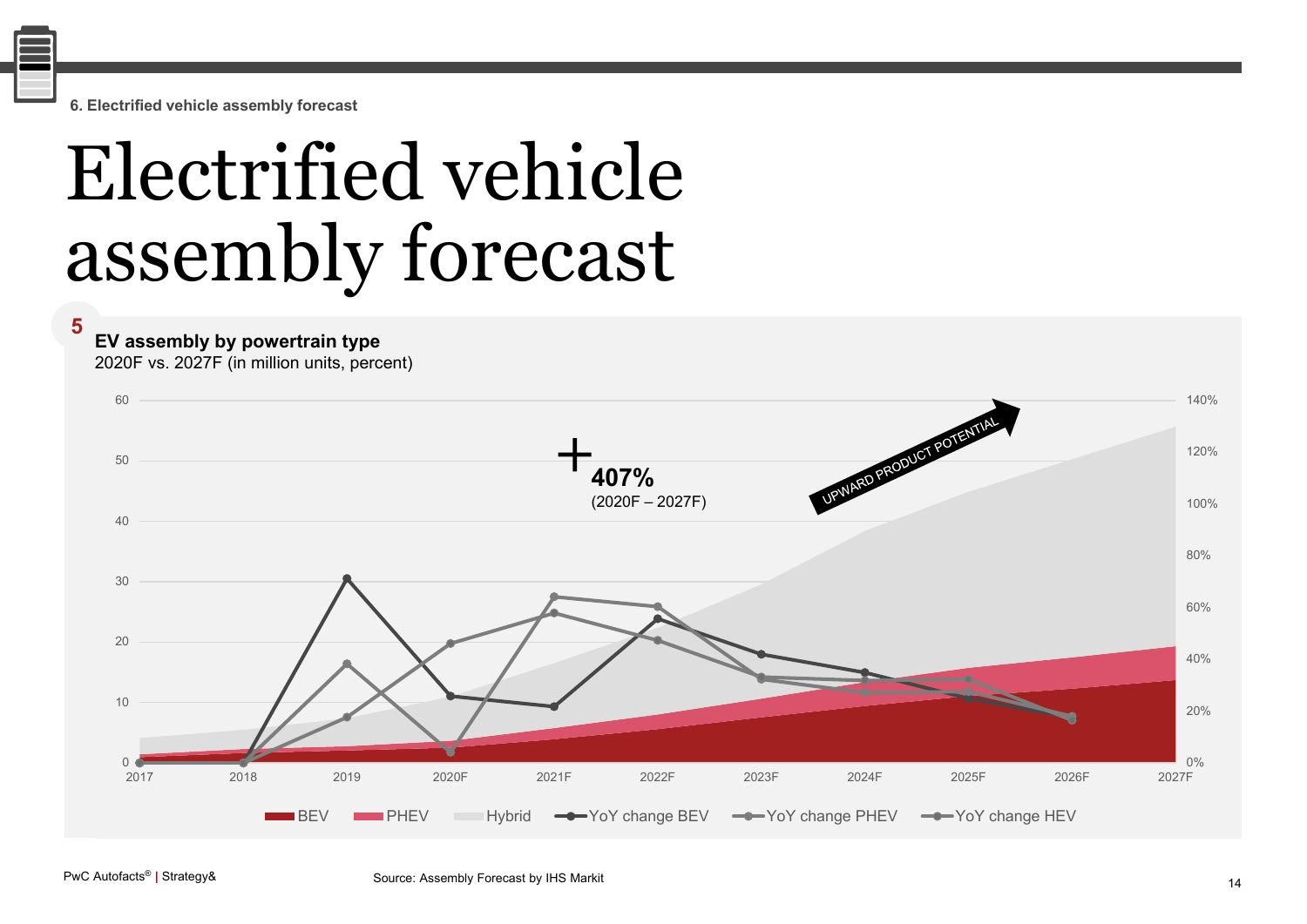**7. Contacts**

# Authors and press contact

**Felix Kuhnert** Partner, Global Automotive Leader, PwC Germany Phone: +49 711 25034-3309 felix.kuhnert@pwc.com

**Christoph Stürmer** Global Lead Analyst PwC Autofacts®, PwC Germany Phone: +49 69 9585-6269 christoph.stuermer@pwc.com

**Joern Neuhausen** Director, Strategy& Germany Phone: +49 211 3890-345 joern.neuhausen @strategyand.de.pwc.com





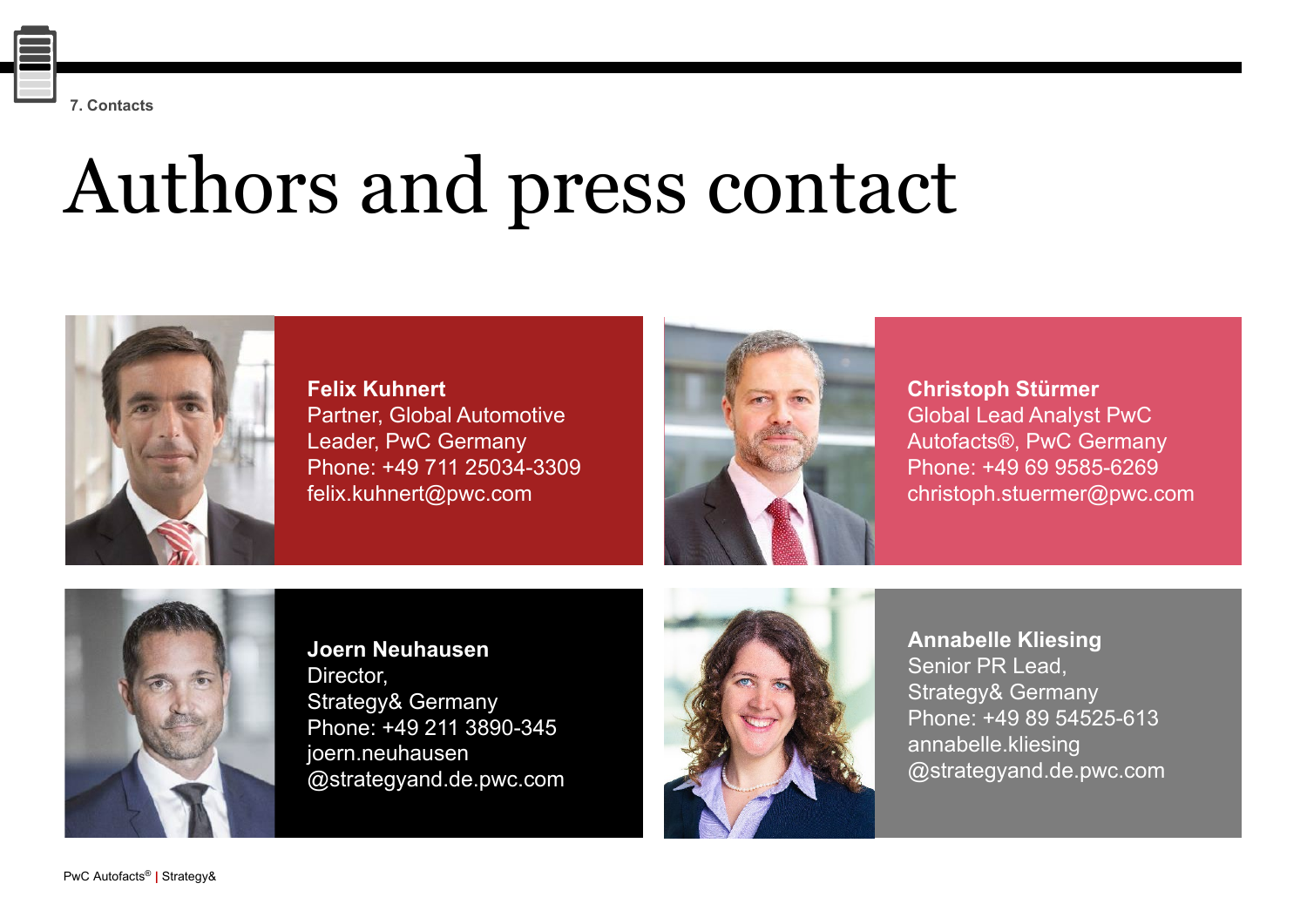

### Thank you

**strategyand.pwc.com**

**©** 2020 PwC. All rights reserved.

PwC refers to the PwC network and/or one or more of its member firms, each of which is a separate legal entity. Please see pwc.com/structure for further details. Disclaimer: This content is general information purposes only, and should not be used as a substitute for consultation with professional advisors.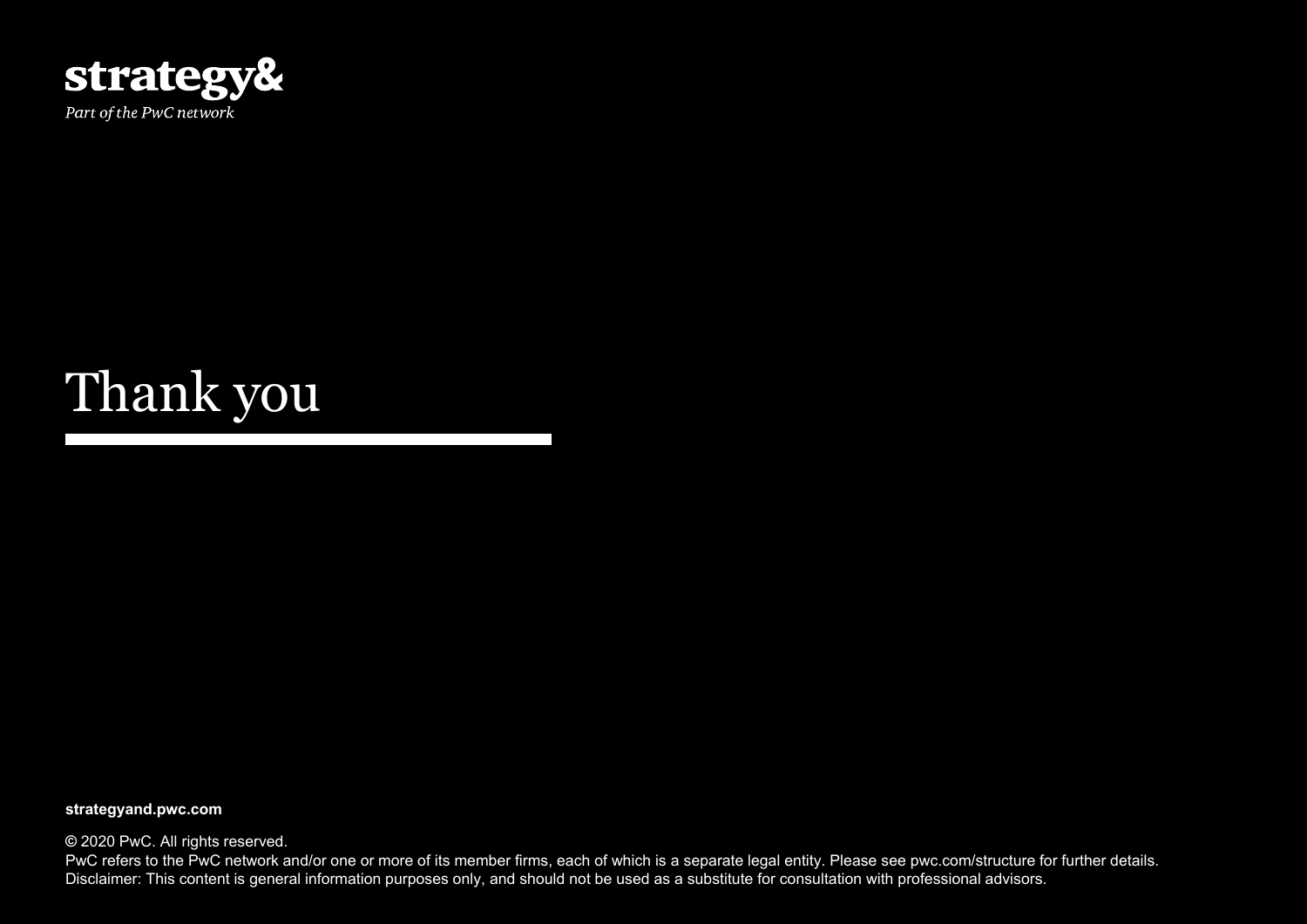**8. Appendix**

### E-Mobility sales data<sup>'</sup>

**France, Germany, Italy, Spain, UK**

#### **Legend** MOY = Month-on-Year QOY = Quarter-on-Year YOY = Year-on-Year YTD = Year-to-Date

Source: Autofacts Analysis, Autoactu, ANFAC, ANFIA, BOVAG, Fourin, KBA, SMMT, Marklines

| <b>France</b> | <b>YTD</b><br>2020 | Market<br>Share | <b>YTD</b><br>2019 | YOY<br><b>YTD</b><br>$20 - 19$ | 20 Q1   | QOY<br>20 Q1 | Mar<br>20 | <b>MOY</b><br><b>Mar 20</b> | Feb<br>20 | <b>MOY</b><br>Feb <sub>20</sub> | Jan<br>20 | <b>MOY</b><br>Jan 20 |
|---------------|--------------------|-----------------|--------------------|--------------------------------|---------|--------------|-----------|-----------------------------|-----------|---------------------------------|-----------|----------------------|
| <b>BEV</b>    | 25,885             | 7.1%            | 10,552             | 145.3%                         | 25,885  | 145.3%       | 5,491     | 19.0%                       | 9,443     | 228.0%                          | 10,951    | 258.0%               |
| PHEV          | 9,607              | 2.6%            | 3,934              | 144.2%                         | 9,607   | 144.2%       | 1,797     | 19.0%                       | 3,933     | 208.0%                          | 3,877     | 238.0%               |
| Hybrid        | 15,790             | 4.3%            | 22,982             | $-31.3%$                       | 15,790  | $-31.3%$     | 2,253     | $-72.6%$                    | 6,863     | $-2.7%$                         | 6,674     | $-13.4%$             |
| Total         | 51,282             | 14.1%           | 37,468             | 36.9%                          | 51,282  | 36.9%        | 9,540     | $-33.5%$                    | 20,239    | 80.6%                           | 21,502    | 80.5%                |
| Germany       |                    |                 |                    |                                |         |              |           |                             |           |                                 |           |                      |
| <b>BEV</b>    | 25,354             | 3.6%            | 15,460             | 64.0%                          | 25,354  | 64.0%        | 10,329    | 61.5%                       | 7,876     | 74.2%                           | 7,149     | 57.3%                |
| PHEV          | 26,407             | 3.8%            | 7,200              | 266.8%                         | 26,407  | 266.8%       | 9,462     | 217.3%                      | 8,291     | 296.7%                          | 8,654     | 306.7%               |
| Hybrid        | 62,863             | 9.0%            | 40,576             | 54.9%                          | 62,863  | 54.9%        | 19,273    | 31.6%                       | 21,577    | 65.5%                           | 22,013    | 70.7%                |
| Total         | 114,624            | 16.3%           | 63,236             | 81.3%                          | 114,624 | 81.3%        | 39,064    | 62.6%                       | 37,744    | 92.1%                           | 37,816    | 93.3%                |
| <b>Italy</b>  |                    |                 |                    |                                |         |              |           |                             |           |                                 |           |                      |
| <b>BEV</b>    | 5,399              | 1.6%            | 1,185              | 355.6%                         | 5,399   | 355.6%       | 927       | 47.8%                       | 2,525     | 882.5%                          | 1,947     | 546.8%               |
| <b>PHEV</b>   | 2,951              | 0.8%            | 1,083              | 172.5%                         | 2,951   | 172.5%       | 388       | $-15.1%$                    | 1,223     | 356.3%                          | 1,340     | 274.3%               |
| Hybrid        | 34,717             | 10.0%           | 27,285             | 27.2%                          | 34,717  | 27.2%        | 3,533     | $-64.3%$                    | 16,827    | 83.3%                           | 14,357    | 74.7%                |
| Total         | 43,067             | 12.4%           | 29,553             | 45.7%                          | 43,067  | 45.7%        | 4,848     | $-55.8%$                    | 20,575    | 112.0%                          | 17,644    | 98.8%                |
| Spain         |                    |                 |                    |                                |         |              |           |                             |           |                                 |           |                      |
| <b>BEV</b>    | 4,406              | 2.0%            | 2,866              | 53.7%                          | 4,406   | 53.7%        | 825       | $-37.9%$                    | 1,759     | 98.8%                           | 1,822     | 179.4%               |
| PHEV          | 3,489              | 1.6%            | 1,727              | 102.0%                         | 3,489   | 102.0%       | 812       | 3.0%                        | 1,210     | 182.7%                          | 1,467     | 187.1%               |
| Hybrid        | 35,478             | 16.2%           | 22,628             | 56.8%                          | 35,478  | 56.8%        | 11,360    | 43.4%                       | 12,225    | 74.0%                           | 11,893    | 54.9%                |
| Total         | 43,373             | 19.8%           | 27,221             | 59.3%                          | 43,373  | 59.3%        | 12,997    | 29.4%                       | 15,194    | 82.2%                           | 15,182    | 71.7%                |
| UK            |                    |                 |                    |                                |         |              |           |                             |           |                                 |           |                      |
| <b>BEV</b>    | 18,256             | 3.8%            | 5,982              | 205.2%                         | 18,256  | 205.2%       | 11,694    | 198.5%                      | 2,508     | 243.1%                          | 4,054     | 203.9%               |
| <b>PHEV</b>   | 13,664             | 2.8%            | 8,582              | 59.2%                          | 13,664  | 59.2%        | 6,818     | 38.0%                       | 2,058     | 49.9%                           | 4,788     | 111.1%               |
| Hybrid        | 28,360             | 5.9%            | 26,258             | 8.0%                           | 28,360  | 8.0%         | 15,265    | $-7.1%$                     | 4,154     | 71.9%                           | 8,941     | 20.6%                |
| Total         | 60,280             | 12.5%           | 40,822             | 47.7%                          | 60,280  | 47.7%        | 33,777    | 33.6%                       | 8,720     | 92.9%                           | 17,783    | 61.5%                |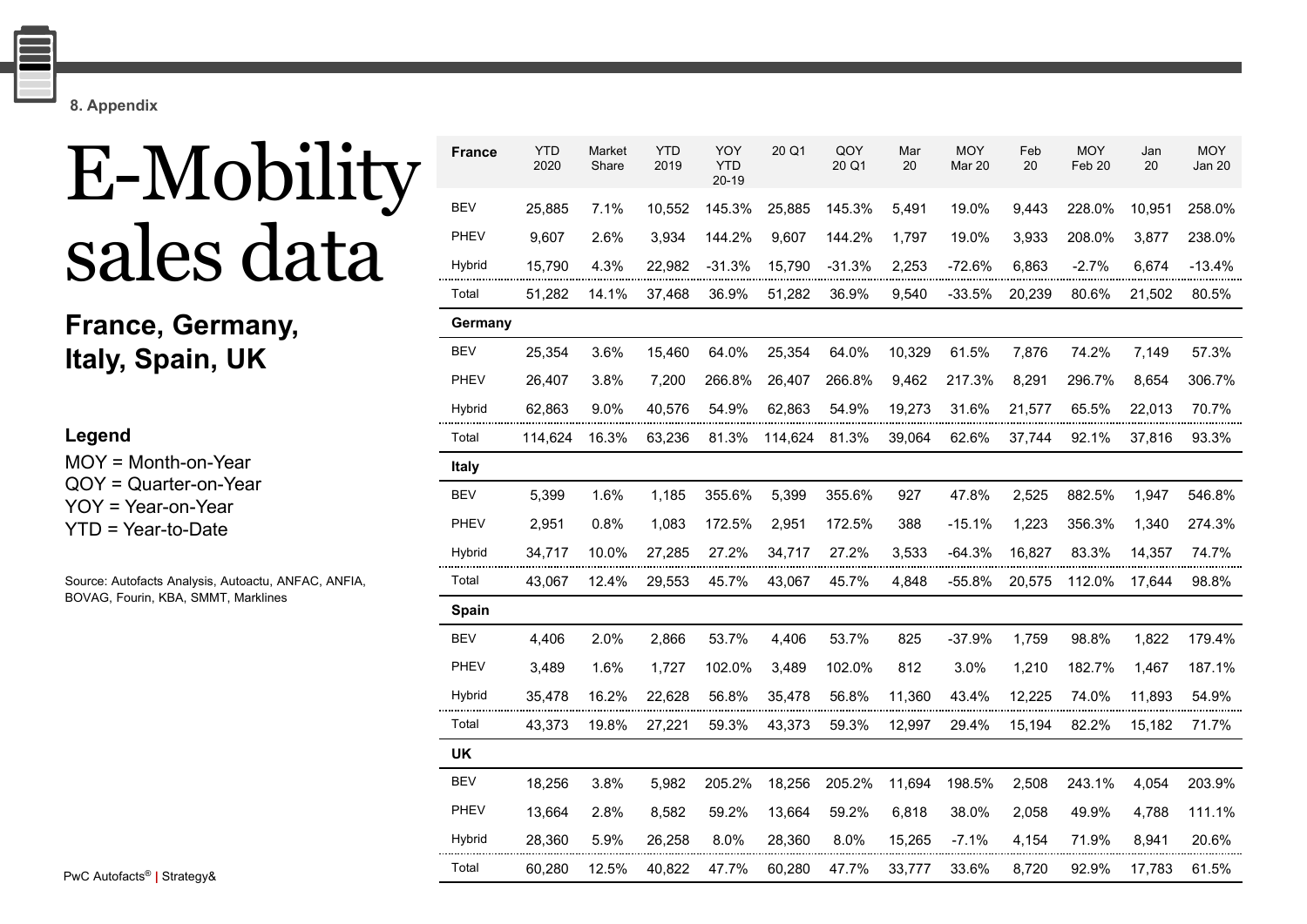**8. Appendix**

### E-Mobility sales data

**EU-5, Netherlands, Norway, EU-5+2**

| Legend                  |  |  |  |  |  |  |  |  |  |  |
|-------------------------|--|--|--|--|--|--|--|--|--|--|
| $MOY = Month-on-Year$   |  |  |  |  |  |  |  |  |  |  |
| $QOY =$ Quarter-on-Year |  |  |  |  |  |  |  |  |  |  |
| $YOY = Year-on-Year$    |  |  |  |  |  |  |  |  |  |  |
| $YTD = Year-to-Date$    |  |  |  |  |  |  |  |  |  |  |

Source: Autofacts Analysis, Autoactu, ANFAC, ANFIA, BOVAG, Fourin, KBA, SMMT, Marklines

| <b>EU-5</b>        | <b>YTD</b><br>2020 | Market<br>Share | <b>YTD</b><br>2019 | YOY<br><b>YTD</b><br>$20 - 19$ | 20 Q1   | QOY<br>20 Q1 | Mar<br>20 | <b>MOY</b><br>Mar 20 | Feb<br>20 | <b>MOY</b><br>Feb <sub>20</sub> | Jan<br>20 | <b>MOY</b><br>Jan 20 |
|--------------------|--------------------|-----------------|--------------------|--------------------------------|---------|--------------|-----------|----------------------|-----------|---------------------------------|-----------|----------------------|
| <b>BEV</b>         | 79,300             | 3.7%            | 36,045             | 120.0%                         | 79,300  | 120.0%       | 29,266    | 73.4%                | 24,111    | 160.0%                          | 25,923    | 162.1%               |
| PHEV               | 56,118             | 2.7%            | 22,526             | 149.1%                         | 56,118  | 149.1%       | 19,277    | 80.5%                | 16,715    | 207.5%                          | 20,126    | 213.9%               |
| Hybrid             | 177,208            | 8.4%            | 139,729            | 26.8%                          | 177,208 | 26.8%        | 51,684    | $-9.5%$              | 61,646    | 59.2%                           | 63,878    | 45.5%                |
| Total              | 312,626            | 14.8%           | 198,300            | 57.7%                          | 312,626 | 57.7%        | 100,226   | 18.4%                | 102,472   | 91.8%                           | 109,927   | 82.6%                |
| <b>Netherlands</b> |                    |                 |                    |                                |         |              |           |                      |           |                                 |           |                      |
| <b>BEV</b>         | 8,676              | 8.4%            | 8,626              | 0.6%                           | 8,676   | 0.6%         | 3,938     | $-2.4%$              | 2,835     | 35.5%                           | 1,903     | $-23.8%$             |
| PHEV               | 3,271              | 3.2%            | 1,718              | 90.4%                          | 3,271   | 90.4%        | 1,096     | 79.4%                | 844       | 139.1%                          | 1,331     | 76.5%                |
| Hybrid             | 11,560             | 11.2%           | 6,360              | 81.8%                          | 11,560  | 81.8%        | 3,689     | 36.8%                | 3,338     | 116.1%                          | 4,533     | 113.9%               |
| Total              | 23,507             | 22.7%           | 16,704             | 40.7%                          | 23,507  | 40.7%        | 8,723     | 18.8%                | 7,017     | 75.8%                           | 7,767     | 44.6%                |
| <b>Norway</b>      |                    |                 |                    |                                |         |              |           |                      |           |                                 |           |                      |
| <b>BEV</b>         | 16,347             | 50.5%           | 18,637             | $-12.3%$                       | 16,347  | $-12.3%$     | 6,966     | $-35.1%$             | 5,145     | 14.1%                           | 4,236     | 24.6%                |
| <b>PHEV</b>        | 6,221              | 19.2%           | 4,750              | 31.0%                          | 6,221   | 31.0%        | 2,392     | 17.5%                | 1,910     | 34.9%                           | 1,919     | 47.8%                |
| Hybrid             | 3,372              | 10.4%           | 3,661              | $-7.9%$                        | 3,372   | $-7.9%$      | 884       | $-38.3%$             | 1,137     | $-6.3%$                         | 1,351     | 33.1%                |
| Total              | 25,940             | 80.2%           | 27,048             | $-4.1%$                        | 25,940  | $-4.1%$      | 10,242    | $-27.9%$             | 8,192     | 14.8%                           | 7,506     | 31.4%                |
| $EU-5+2$           |                    |                 |                    |                                |         |              |           |                      |           |                                 |           |                      |
| <b>BEV</b>         | 104,323            | 4.6%            | 63,308             | 64.8%                          | 104,323 | 64.8%        | 40,170    | 26.9%                | 32,091    | 102.2%                          | 32,062    | 103.1%               |
| PHEV               | 65,610             | 2.9%            | 28,994             | 126.3%                         | 65,610  | 126.3%       | 22,765    | 70.8%                | 19,469    | 170.2%                          | 23,376    | 176.2%               |
| Hybrid             | 192,140            | 8.5%            | 149,750            | 28.3%                          | 192,140 | 28.3%        | 56,257    | $-8.1%$              | 66,121    | 59.4%                           | 69,762    | 48.3%                |
| Total              | 362,073            | 16.1%           | 242,052            | 49.6%                          | 362,073 | 49.6%        | 119,191   | 12.2%                | 117,681   | 82.3%                           | 125,200   | 75.6%                |